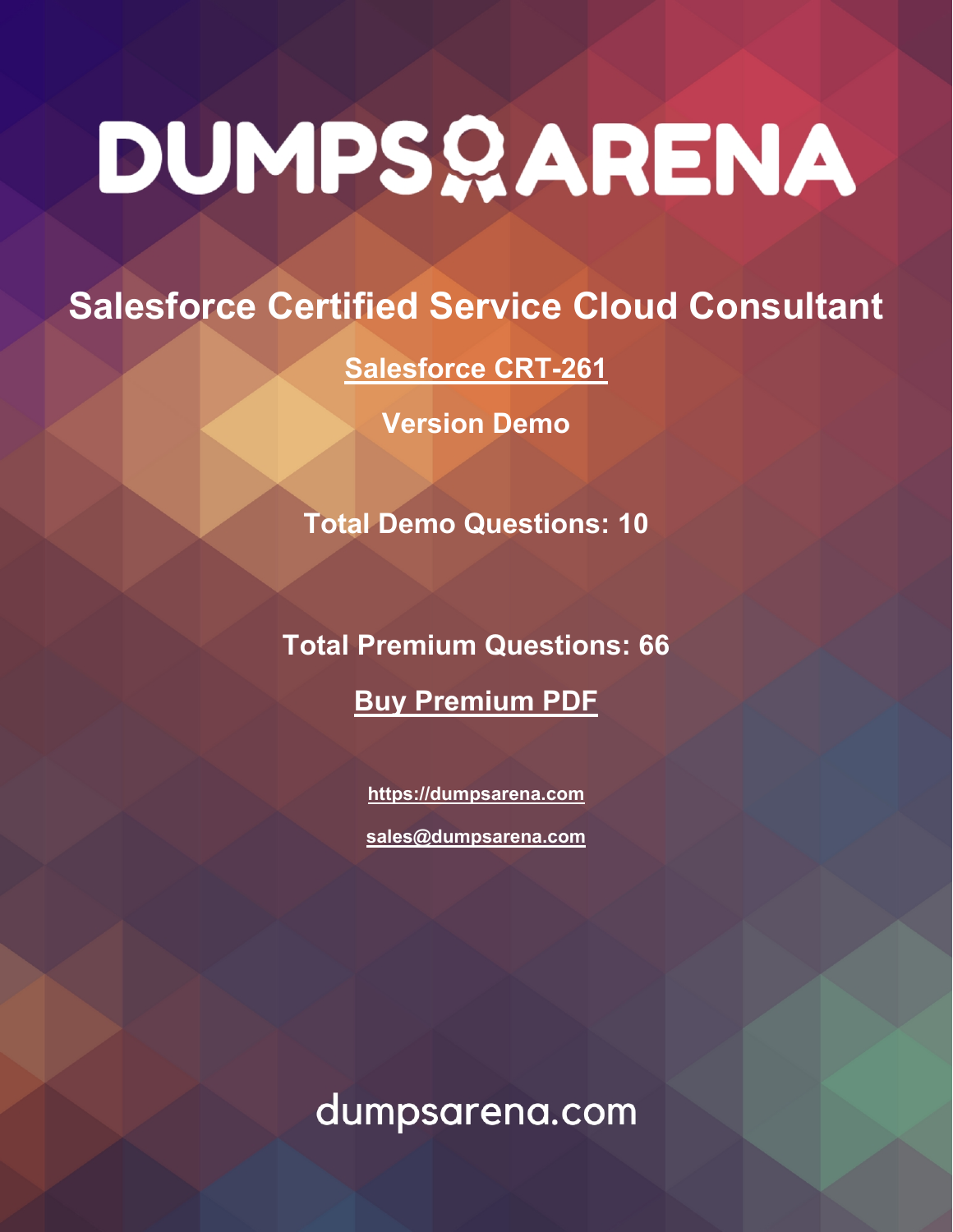

# **QUESTION NO: 1**

Universal Containers is training a new set of Service Reps. Part of the training includes handling Live Agent chats from customers. However, it is important that contact center managers monitor the chat sessions to ensure the Service Reps' responses are professional and accurate and to be able to assist when needed.

What Lightning Console feature should a Consultant configure to support this need?

- **A.** Configure Omni-Channel Supervisor tab and 3rd party access.
- **B.** Configure Live Agent Supervisor tab and Whisper Messages.
- **C.** Add the Live Agent Component to the Utility bar.
- **D.** Configure the SOS snap-in for the Lightning Service Console.

# **ANSWER: B**

# **QUESTION NO: 2**

The lifecycle of a Knowledge article consists of five stages.

In which order does an article proceed through these stages?

- **A.** Create, approve, publish, consume, feedback
- **B.** Create, feedback, publish, approve, consume
- **C.** Create, publish, feedback, approve, consume
- **D.** Create, consume, feedback, approve, publish

## **ANSWER: A**

# **QUESTION NO: 3**

Universal Containers has built a custom Visualforce page called "Knowledge" that is used internally to access Classic Knowledge.

Which two steps must be taken to ensure the Visualforce page continues to work after migrating to Lightning Knowledge?

Choose 2 answers

- **A.** Remove Apex code references to the Article RecordType field.
- **B.** Configure the Visualforce page to use the Lightning Design System.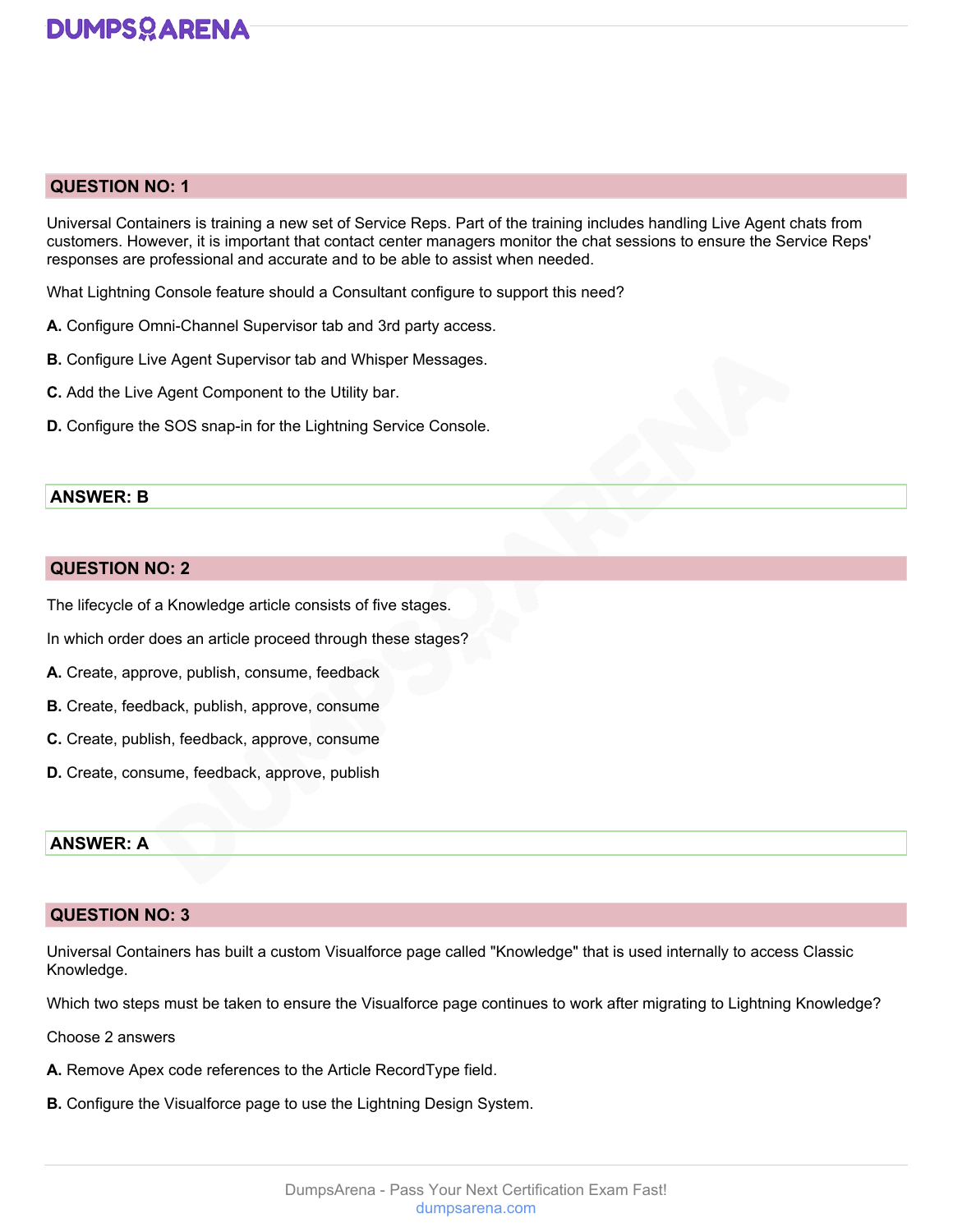- **C.** Rename the Visualforce page to "Lightning Knowledge"
- **D.** Remove Apex code references to the ArticleType field.

# **ANSWER: B C**

### **QUESTION NO: 4**

A company frequently has issues with customers that need complex, hands-on technical support with high-priority issues in difficult-to-visit locales.

What should be recommended for reliable, real-time support to customers with these restrictions?

- **A.** Customer Community
- **B.** Field Service Lightning
- **C.** SOS Video Chat
- **D.** Salesforce Knowledge

# **ANSWER: C**

# **QUESTION NO: 5**

Universal Containers is using the Lightning Service Console for managing cases and wants to add a softphone to enable click-to-call capability.

Which three configurations are needed for the softphone to work in Salesforce? Choose 3 answers

- **A.** Install an adapter from AppExdiange to work with third-party cn systems.
- **B.** Enable Live Agent in their community to chat with an agent.
- **C.** Assign the correct Salesforce users to the Call Center.
- **D.** Create a softphone layout and assign to user profiles.
- **E.** Assign the Salesforce CTI license to Salesforce users.

# **ANSWER: A C D**

# **QUESTION NO: 6**

Universal Containers wants to provide a more consistent service experience to its customers and is evaluating the Service Cloud macro feature.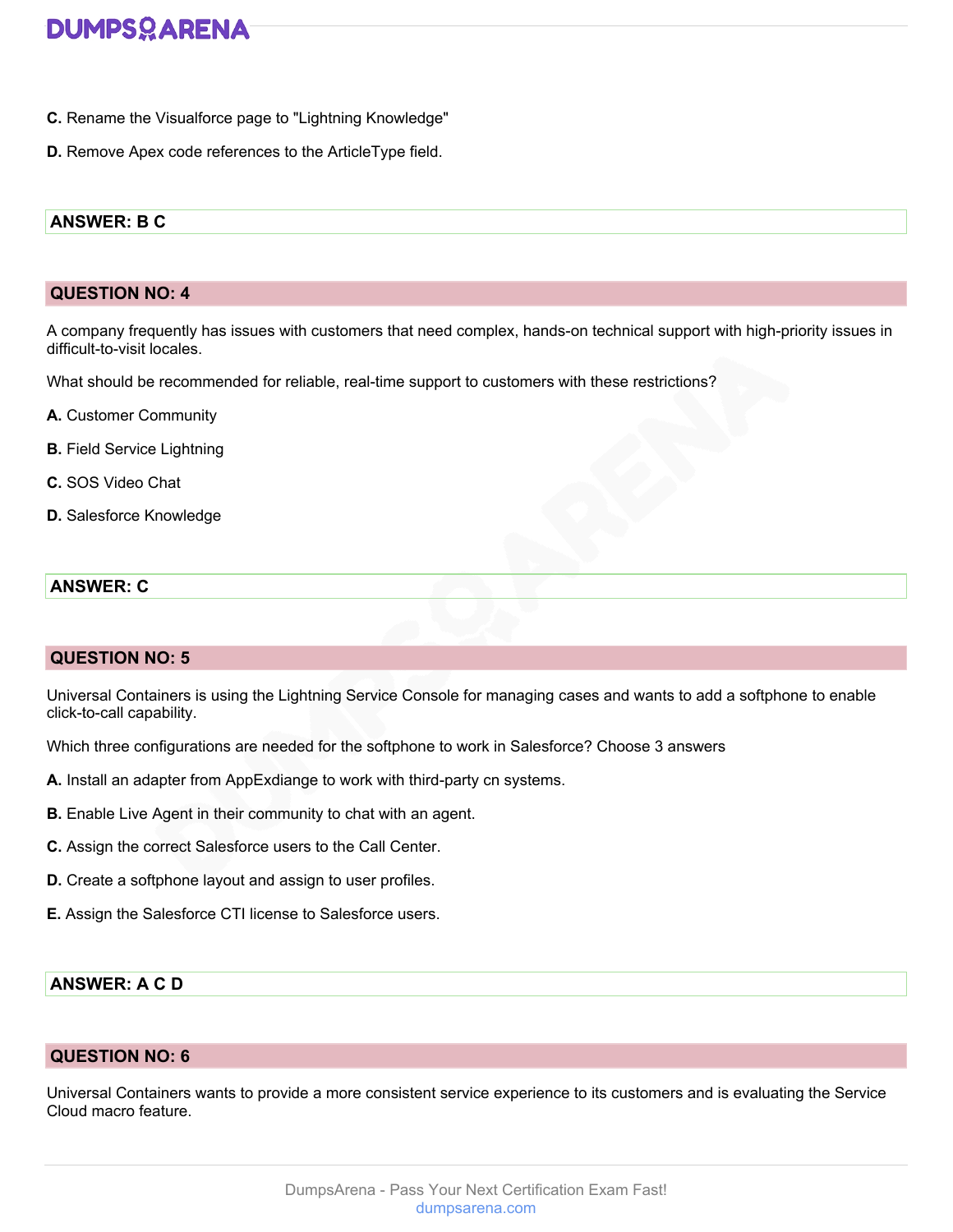# **DUMPSQARENA**

Which three configurations must be made? Choose 3 answers

- **A.** Users must use Lightning Experience.
- **B.** Publisher Actions used in the macros must be on the page layout.
- **C.** The Macros widget or utility must be added to the console.
- **D.** The Run Macros Permission must be granted to users.
- **E.** The Run Macros Action must be on the page layout.

# **ANSWER: A B D**

# **QUESTION NO: 7**

The Support Manager at Universal Containers is getting inaccurate agent performance reports. After researching the data, the Salesforce Administrator has identified hundreds of cases that are closed, but still owned by a queue.

Which two solutions should a Consultant recommend to correct this problem? Choose 2 answers

- **A.** Create a case assignment rule to ensure cases are owned by a user when closed.
- **B.** Use a data tool to update the owner field on closed cases.
- **C.** Create a Process Builder and Flow to change the owner on closed cases.
- **D.** Create a case validation rule to ensure cases are owned by a user when closed.

# **ANSWER: A B**

# **QUESTION NO: 8**

When Service Reps view a Case, they often need to see the Case History of other Cases for that same Account. How should a Consultant configure the Lighting Service Console to support this requirement?

- **A.** Account tabs and Cases tab
- **B.** Case tabs with Account subtabs
- **C.** Account tab with Cases related list
- **D.** Account tabs with Case Subtabs

# **ANSWER: C**